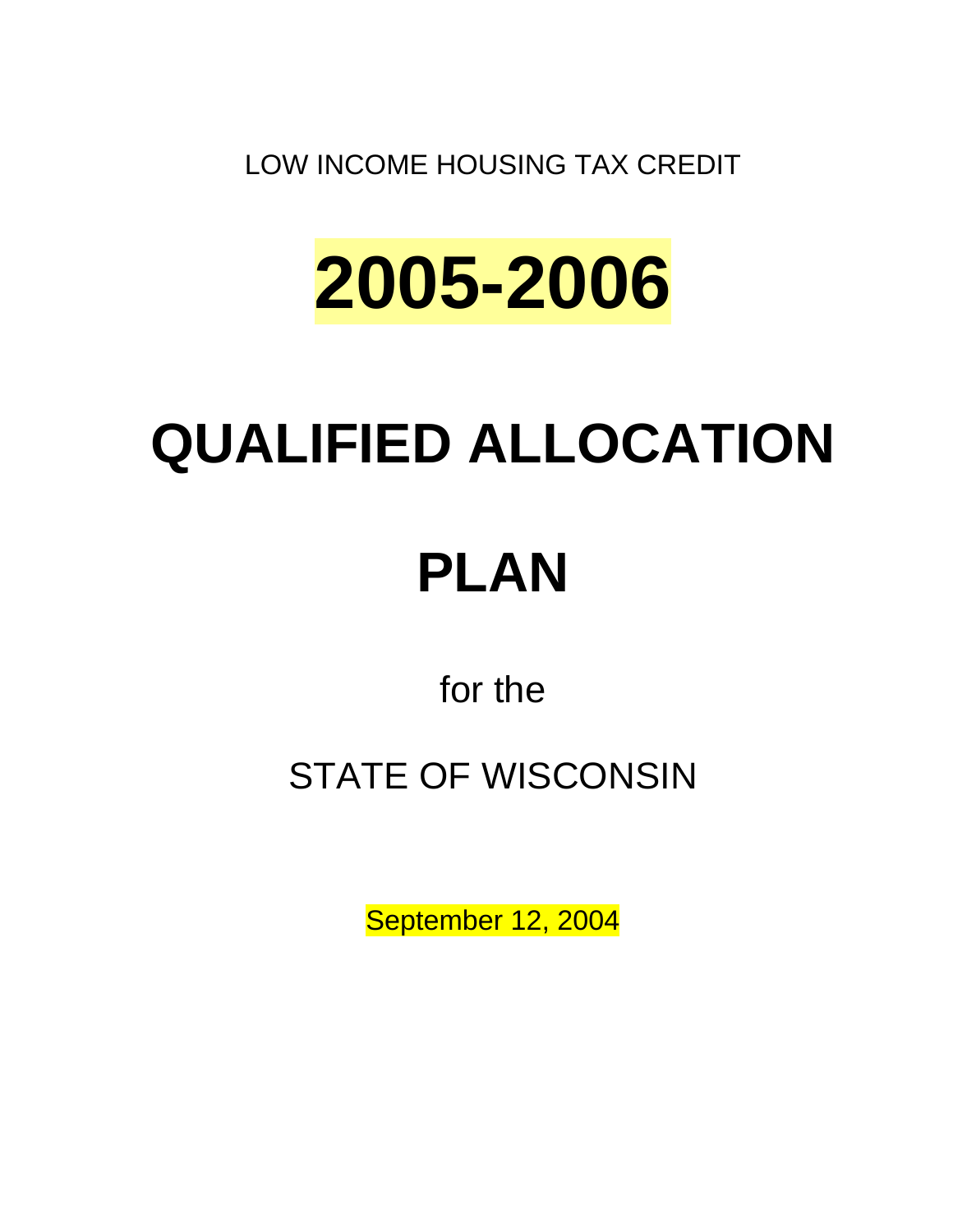## **2005/2006 TAX CREDIT QUALIFIED ALLOCATION PLAN**

## **TABLE OF CONTENTS**

| I.  | <b>Introduction</b>                                         |                                                                            |               |
|-----|-------------------------------------------------------------|----------------------------------------------------------------------------|---------------|
| Н.  | The Credit Reservation & Allocation Process                 |                                                                            | 1             |
|     | A. Amount of Credit to be Allocated                         |                                                                            |               |
|     |                                                             | <b>B.</b> Steps in the Reservation & Allocation Process                    | 3             |
|     | 1.                                                          | <b>Application Deadline</b>                                                | 4             |
|     | 2.<br>3.                                                    | <b>Initial Application Review &amp; Site Visit</b>                         | 4             |
|     | 4.                                                          | <b>Market Approval Threshold</b><br><b>Financial Feasibility Threshold</b> | ${\bf 5}$     |
|     | 5.                                                          | <b>Application Scoring &amp; Minimum Scoring Threshold</b>                 | $\frac{5}{5}$ |
|     | 6.                                                          | <b>Land Use Restriction Agreement</b>                                      |               |
|     | 7.                                                          | 2005-2006 Scoring Categories                                               | $\bf 6$       |
|     | 8.                                                          | <b>Submission &amp; Review of Additional Documents</b>                     | 8             |
|     | 9.                                                          | <b>Credit Calculation &amp; Reservation</b>                                | 9             |
|     | 10.                                                         | <b>Second &amp; Third Application Reviews &amp; Credit Allocation</b>      | 10            |
|     | 11.                                                         | <b>Rules for Developments Receiving Non-Competitive Credit</b>             |               |
|     |                                                             | when Financed With Tax-Exempt Bonds                                        | 12            |
|     | 12.                                                         | <b>Compliance Monitoring Procedures</b>                                    | 12            |
|     |                                                             | III. Public Review Process for the Qualified Allocation Plan               | 15            |
| IV. | <b>Modifications to the Qualified Allocation Plan</b><br>15 |                                                                            |               |
| ۷.  | <b>Statement of Policy</b>                                  |                                                                            |               |
|     | VI. Noncompliance & Previous Performance<br>16              |                                                                            |               |
|     | <b>VII. WHEDA Emerging Business Program</b><br>17           |                                                                            |               |
|     | 17<br><b>VIII. WHEDA Internet Site</b>                      |                                                                            |               |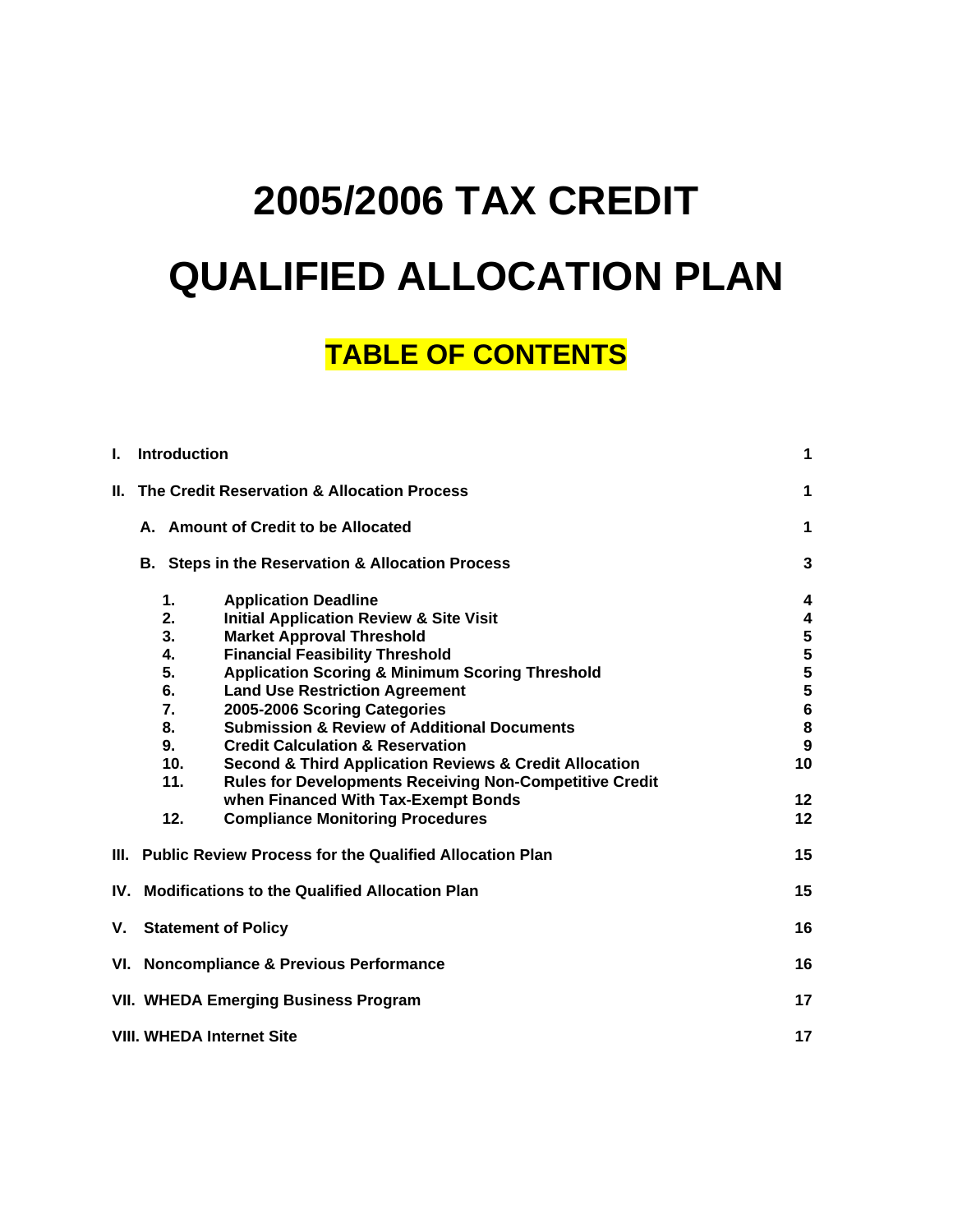#### **I. INTRODUCTION**

Thank you for your interest in the Low Income Housing Tax Credit Program. The Governor has appointed the Wisconsin Housing and Economic Development Authority (WHEDA) to administer this program in Wisconsin. In accordance with Section 42 of the Internal Revenue Code (the "Code"), WHEDA has developed this Qualified Allocation Plan (the "Plan") to establish the criteria and process for the allocation of the housing tax Credit (the "Credit") to qualified rental housing developments in Wisconsin. WHEDA will implement this Plan following a public hearing, approval of the Plan by the WHEDA Board of Directors, and final approval of the Plan by the Governor. This Plan shall govern calendar years 2005 and 2006 unless amended.

#### **II. THE CREDIT RESERVATION & ALLOCATION PROCESS**

#### **A. Amount of Credit to be Allocated**

The amount of annual Credit authority is based on \$1.75 per-capita derived from population estimates released by the Internal Revenue Service (the "IRS"). In calendar year 2004, WHEDA's per-capita Credit authority was **\$9,850,000** (rounded to the nearest one thousand). A CPI adjustment was awarded to WHEDA for 2004 increasing the per-capita figure to \$1.80. 2005 per-capita Credit is yet to be determined. In addition to per-capita Credit, WHEDA may have returned Credit from previous Credit years to allocate. WHEDA may also elect not to allocate remaining Credit.

There will be one pool of Credit divided into five set-asides in 2005 and 2006. These set-asides are General, Nonprofit, Preservation, Rural and Reserve. All set-asides are available at the opening of the application period. Because WHEDA intends to leverage this limited public resource to the furthest extent possible, the maximum Credit that will be awarded to any one development in *any Credit year* is **\$750,000**.

For **2005**, the set-aside percentages are:

- 1. **General Set-Aside. Forty percent (40%)**, or approximately **\$3,940,000**, of the State housing percapita Credit will be made available in the General Set-Aside.
- 2. **Nonprofit Set-Aside. Ten percent (10%)**, or approximately **\$985,000**, of the State housing Credit ceiling must be set aside for qualified nonprofit organizations that have an ownership interest in a Credit development. This Credit amount cannot be used for any other purpose and any unused Credit may be carried over at the end of the allocation year.

If nonprofit applications score insufficient points to qualify for Credit in the Nonprofit Set-Aside, they will be transferred to the General Set-Aside to compete there.

The nonprofit must be a "qualified nonprofit organization" as defined in Section 42 of the Code.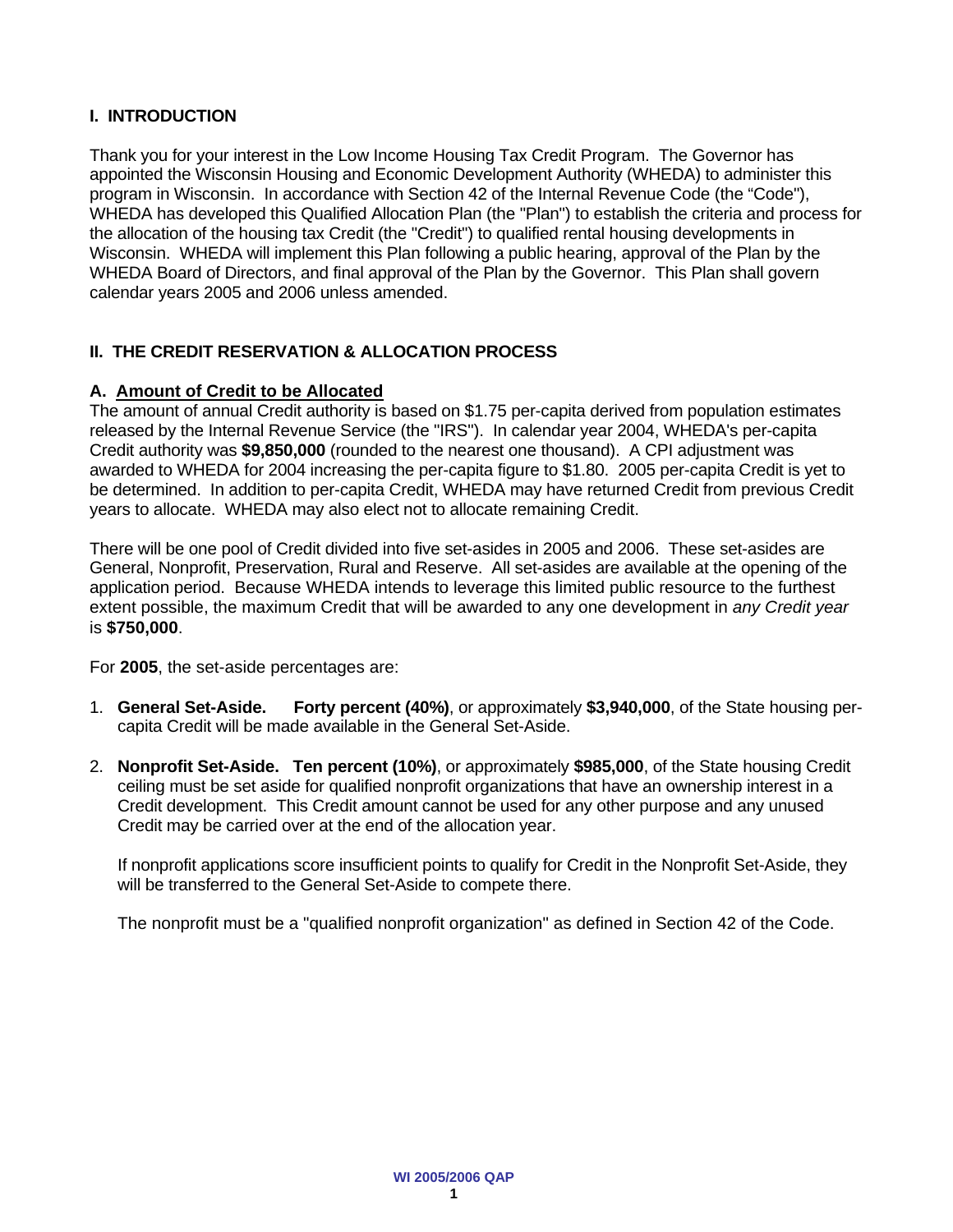- 3. **Preservation Set-Aside. Thirty-five percent (35%)**, or approximately **\$3,447,500**, of the State housing per-capita Credit will be set aside for the preservation of qualifying housing units and the strengthening of neighborhoods experiencing extreme poverty and economic distress. Unused Credit remaining in the Preservation Set-Aside will be returned to the General Set-Aside. Developments must apply in one category only - a, b, or c.
	- a. Federally Assisted Housing Preservation. Low-income housing units subsidized under the following or similar programs: Section 236, Section 221(d)(3) Below Market Rate (BMIR), Section 221(d)(3) Market Rate with Section 8 rental assistance, Section 8 project-based new construction, Section 202, Section 811, Section 221(d)(4), and Section 515- Rural Rental Housing Program, Rural Development, USDA.
	- b. Neighborhood Preservation. The following Milwaukee census tracts are targeted for Neighborhood Preservation: 83, 84, 85, 86, 87, 100,101, 102, 103, 104, 115, 116, 117, 118, 119, 138, 139, 140 and 141. (Adaptive reuse and new construction development qualify in the Preservation set-aside only if the development is located within these census tracts.)
	- c. Preservation of Existing Multifamily Housing. Conversion of existing market rate developments to affordable housing.

#### *Note: Any building with current mixed use must have a minimum of 50% of total square footage in residential use at the time of application to qualify in the Preservation Set-Aside.*

4. **Rural Set-Aside. Ten percent (10%)** or approximately **\$985,000** of the State housing per-capita Credit will be reserved for developments in qualified rural counties. Unused Credit remaining in the Rural Set-Aside will be returned to the General Set-Aside.

If rural applications score insufficient points to qualify for Credit in the Rural Set-Aside, they will be transferred to the General Set-Aside to compete there.

- a. Qualified rural counties include all counties except: Brown, Calumet, Chippewa, Dane, Douglas, Eau Claire, Kenosha, La Crosse, Marathon, Milwaukee, Outagamie, Ozaukee, Pierce, Racine, Rock, Sheboygan, St. Croix, Washington, Waukesha, and Winnebago.
- b. A development in a qualified rural county may apply either in the Rural Set-Aside or the General Set-Aside.
- c. Applications for Rural Set-Aside Credit must be for developments consisting of 24 or fewer units.
- d. Applications for Rural Set-Aside Credit are limited to new construction or adaptive reuse developments.
- **5. Reserve Set-Aside. Five percent (5%)**, or approximately **\$492,500**, of the State housing per-capita Credit will be reserved for Credit fluctuations and contingencies.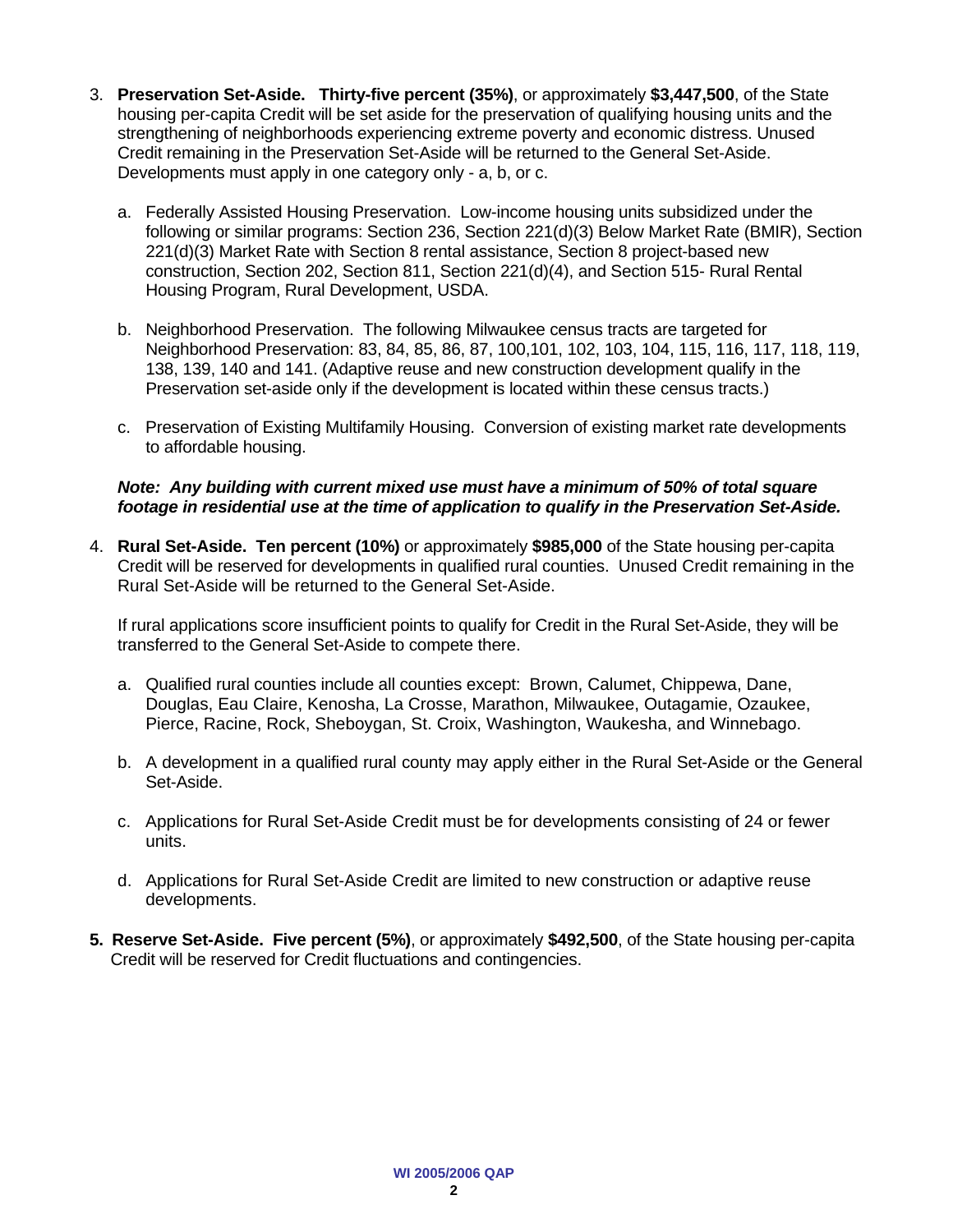### **B. Steps in the Reservation & Allocation Process for Competitive Credit**

| Step 1  | Tax Credit Application Submissions (see<br>www.wheda.com for application documentation)        | January 17 - February 4, 2005                                                                      |
|---------|------------------------------------------------------------------------------------------------|----------------------------------------------------------------------------------------------------|
|         |                                                                                                |                                                                                                    |
| Step 2  | WHEDA Initial Application Review, Site Visit,<br>Financial Feasibility, Market Approval Review | February 4 - March 14, 2005                                                                        |
|         |                                                                                                |                                                                                                    |
| Step 3  | <b>WHEDA Scoring</b>                                                                           | March 14 - April 14, 2005                                                                          |
|         |                                                                                                |                                                                                                    |
| Step 4  | <b>WHEDA Internet Publication of Preliminary Awards</b><br>(see www.wheda.com)                 | Approx. April 15, 2005                                                                             |
|         |                                                                                                |                                                                                                    |
| Step 5  | Multifamily Application Fees Due (If Application Was                                           | Approx. April 29, 2005                                                                             |
|         | Submitted With Tax Credit Application)                                                         | (2 wks. after internet publication)                                                                |
|         |                                                                                                |                                                                                                    |
| Step 6  | Submission & Review of Additional Documents to                                                 | Due Approx. July 15, 2005                                                                          |
|         | <b>Complete Application</b>                                                                    | (90 days after internet publication)                                                               |
|         |                                                                                                |                                                                                                    |
| Step 7  | WHEDA Credit Calculation & Reservation Issuance                                                | Approx. July 2005                                                                                  |
|         |                                                                                                |                                                                                                    |
| Step 8  | Submission of Second Application & WHEDA<br><b>Issuance of Carryover Agreement</b>             | Due Approx. September 15, 2005<br>(60 days after Reservation<br>issuance)                          |
|         |                                                                                                |                                                                                                    |
| Step 9  | 10% Test Deadline<br>(see www.wheda.com for documentation)                                     | Due 30 days prior to the latter of:<br>Six months after Carryover<br>issuance or December 31, 2005 |
|         | ⇓                                                                                              |                                                                                                    |
| Step 10 | Begin construction                                                                             | July 31, 2006                                                                                      |
|         |                                                                                                |                                                                                                    |
| Step 11 | Submission of Third Review Documentation<br>(see www.wheda.com for documentation)              | Due within 90 days after placing in<br>service                                                     |
|         |                                                                                                |                                                                                                    |
| Step 12 | WHEDA Issuance of 8609 Form(s) & mandatory 30-<br>year Land Use Restriction Agreement (LURA)   | After approval of satisfactory third<br>review documentation                                       |
|         |                                                                                                |                                                                                                    |
| Step 13 | <b>WHEDA Ongoing Compliance Monitoring</b><br>Procedures                                       | Post 8609 issuance for 30 years                                                                    |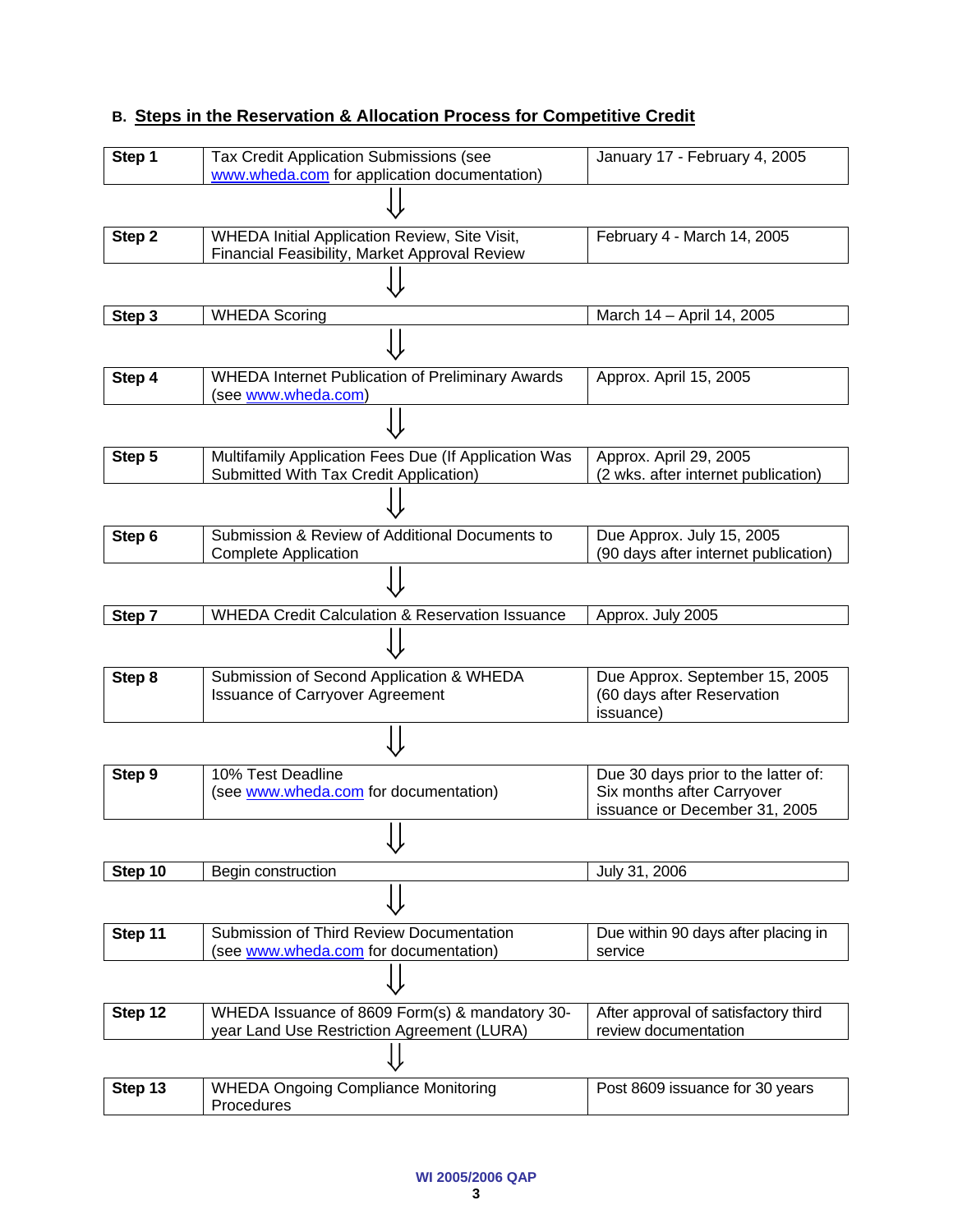### **1. Application Deadline**

WHEDA will prepare and make an application available to all interested applicants. The application will include a prescribed form and a list of required additional documentation.

Completed applications must contain original signature(s) and include the nonrefundable application fee. WHEDA will also charge, at a later date, additional fees based on a percentage of the annual Credit dollar amount awarded to the development at the time of Reservation and again at Post-reservation or Carryover Allocation. WHEDA will charge a nonrefundable fee of \$500 for Assignments of Reservations or Carryover Allocations. Assignments will be thoroughly reviewed and WHEDA reserves the right to deny an Assignment of a Reservation or a Carryover Allocation.

WHEDA will accept applications for a two-week period beginning January 17 in 2005. Applications will be accepted by hand delivery or mail. If mailed, applications must be **postmarked** NO LATER THAN **February 4, 2005**. If **hand or electronically delivered**, the submission deadline is **February 4, 2005, at 5:00 p.m**. WHEDA may accept applications after that period should WHEDA determine it has not received an adequate quantity of quality applications. **Dates for the 2006 cycle are undetermined at this time.** 

#### **2. Initial Application Review & Site Visit**

WHEDA will initially review all applications for completeness, including, but not limited to, the following:

- The application is complete with all additional documentation, including all threshold items. **See Application Submission Checklist accompanying the Application.**
- The development meets the basic occupancy and rent restrictions of Section 42 of the Code;
- The organization applying for the Credit will have an ownership interest in the development;
- If a nonprofit applicant is competing in the nonprofit set-aside, the nonprofit meets the "qualified nonprofit organization" requirements of the Code;
- The developments owned or operated by any member of the development team in the State of Wisconsin or any other state are in compliance with the Code and are operating in a manner acceptable to WHEDA;
- Environmental issues or administrative proceedings do not exist that would adversely affect the ability to timely proceed;
- The applicant is sufficiently ready to proceed based on site control; and
- Minimum requirements are met for RCAC and special needs developments, including service provider experience.

As required by the Code, WHEDA will also notify the appropriate official's office in the local jurisdiction of the proposed Credit development location and solicit comments. While Credit cannot be denied to a development based solely on such comment, WHEDA will consider this information, and in its sole discretion may utilize such comment in its decision-making process. WHEDA will evaluate all input received from the appropriate official(s) when deciding to award Credit to a particular development.

For applications deemed complete, a WHEDA representative will contact a member of the development team to discuss the proposed development, arrange a site/market visit, meet with representatives of the local municipality, and meet with representatives of the development team.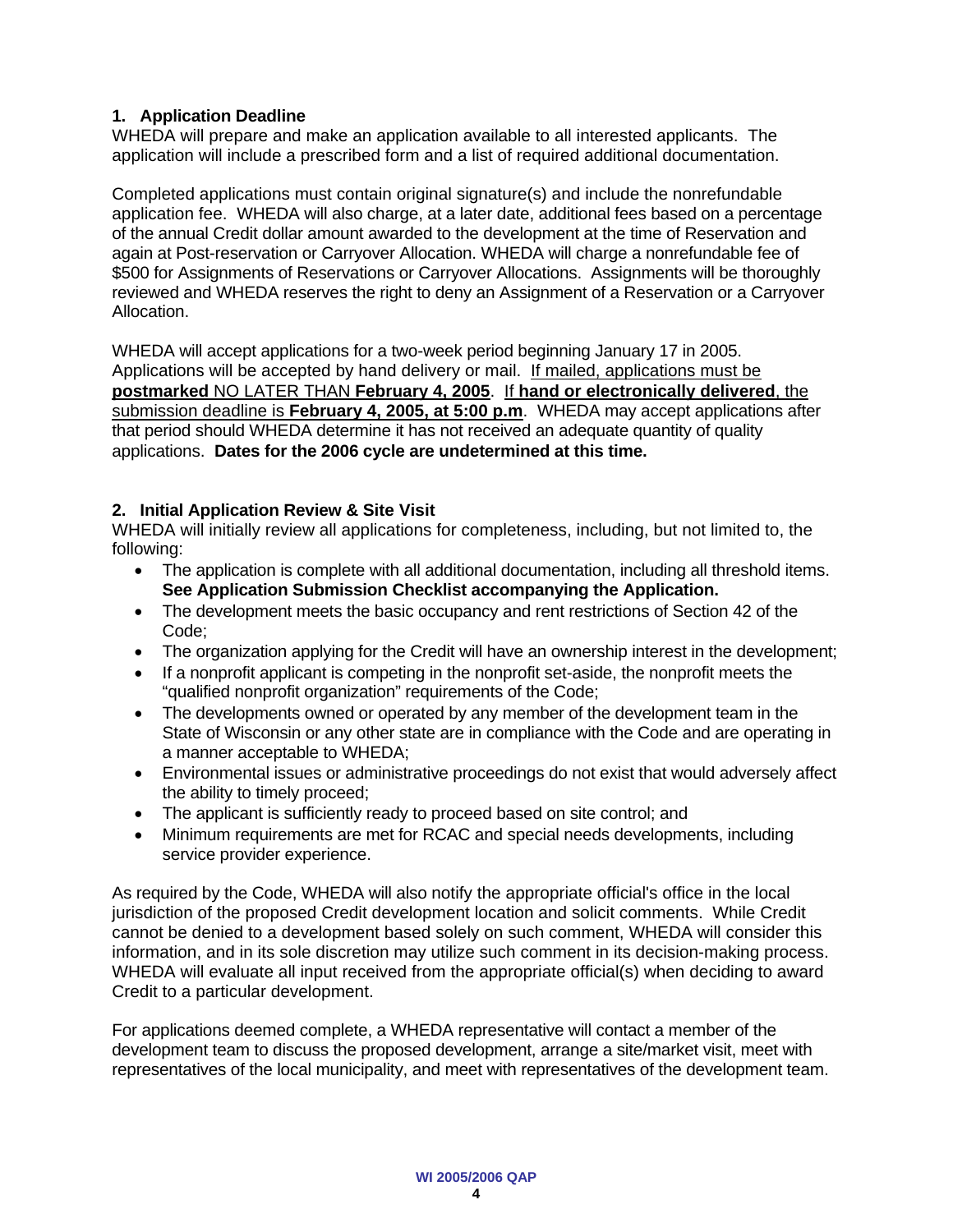#### **3. Market Approval Threshold**

WHEDA requires that applicants submit with the application a completed small-project market study for developments with 24 or fewer units, or a completed large-project market study for developments with 25 or more units. All market studies must be prepared by a WHEDAapproved third-party market analyst.

WHEDA will evaluate the market strength of all complete applications. This is a threshold determination based on the small-project or large-project market study provided in the application, the market visit by the WHEDA representative, and other sources. Both the smallproject and large-project market studies must adhere to the market study standards published on [www.wheda.com.](http://www.wheda.com/) WHEDA may request additional information from the applicant during the market review process. All applications, including those financed with tax-exempt bonds (see section below regarding "Rules for Developments Receiving Non-Competitive Credit when Financed with Tax-Exempt Bonds"), must meet the market approval threshold as determined by WHEDA. WHEDA will make market decisions based on the application as submitted. WHEDA, at its option, may elect to contract its own third-party market study to evaluate information provided by the developer.

WHEDA reserves the right to reject applications at the Market Approval Threshold stage if, in its sole opinion, it believes that an insufficient market exists for the proposed development, or that the proposed development will have a significant impact on existing multifamily housing in the market.

#### **4. Financial Feasibility Threshold**

WHEDA will evaluate the financial feasibility of all applications. This is a threshold item based on the information provided in the application. Feasibility is determined by taking into account a variety of factors including: projected operating expenses, replacement reserves, rents and other income, vacancy assumptions, debt service and expected equity proceeds.

WHEDA reserves the right to reject applications or reduce Credit requests /allocations at any stage of the allocation process per Section 42 requirements, based on financial infeasibility or excessive Credit request.

Developments with HUD or Rural Development financing and/or project-based subsidies have special application submittal requirements that may impact feasibility. See the Application Submittal Checklist and Appendix O of the 2005-2006 LIHTC application.

#### **5. Application Scoring & Minimum Scoring Threshold**

Applications that are deemed complete and have passed the market approval, financial feasibility, and service provider threshold (See Self-Scoring Exhibit Category 7) are scored based on the criteria listed below. Applicants will self-score a portion of these criteria in the Application. However, WHEDA will make the final determination of the applicant's score.

#### **6. Land Use Restriction Agreement (LURA)**

Owners of developments funded with **competitive** Low Income Housing Tax Credit will be required to enter into a Land Use Restriction Agreement (LURA) with WHEDA for a mandatory thirty-year period. No "opt-out" provision will be included.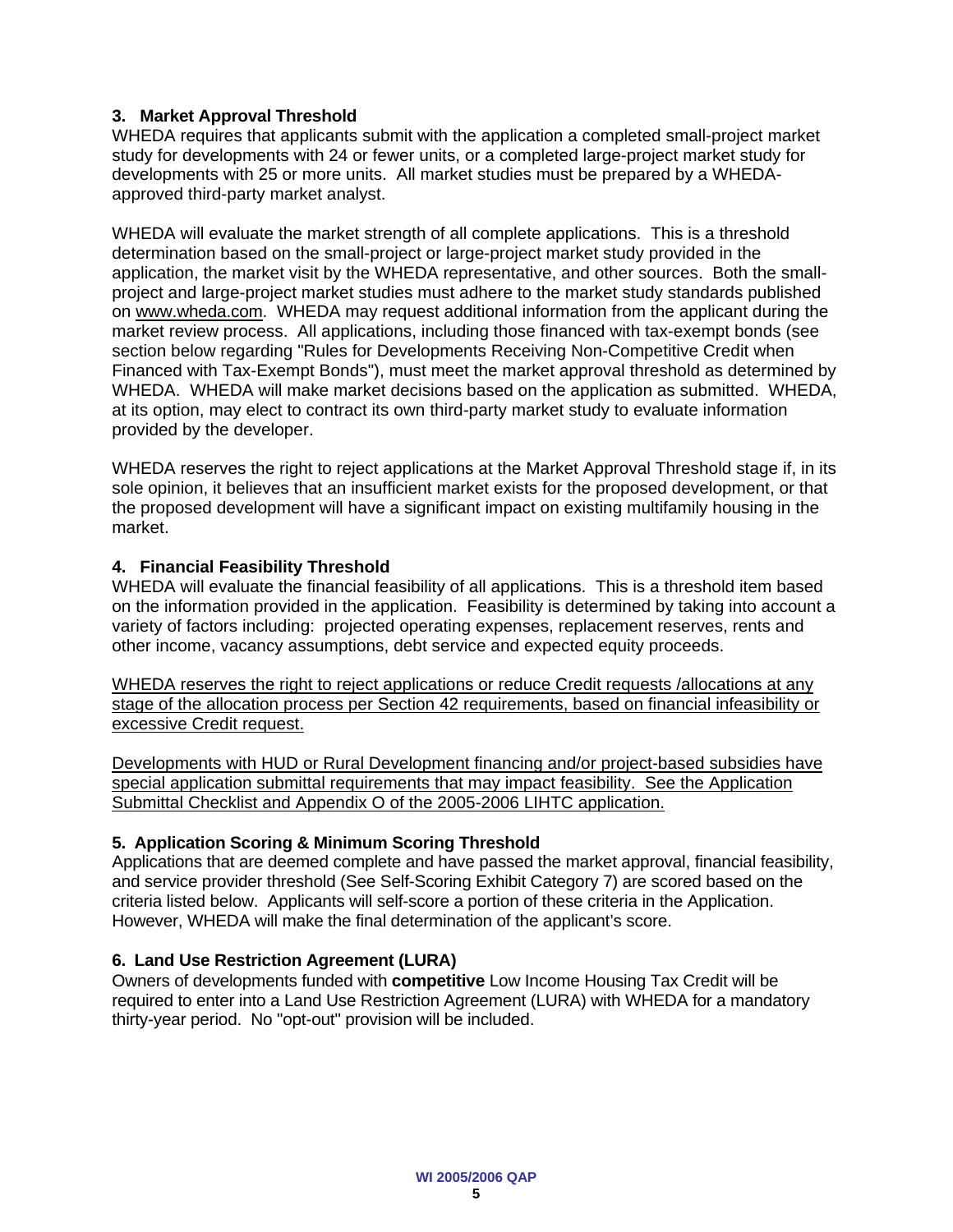#### **WI 2005/2006 QAP 6**

#### **7. 2005-2006 Scoring Categories:**

#### *Location*

#### Category 1. Lower-Income Areas **15 points** 15 points

 Developments in a qualified census tract and in which the development contributes to a community revitalization or redevelopment plan.

### **Category 2. Location 40 points**

 Developments in infill locations or demonstrating linkages with services, transportation and employment located in the surrounding neighborhood/community. Corroborating information must be provided with the application.

### *Local Support*

### **Category 3. Local Support 27 points**

 Developments demonstrating community support of elected officials and other leaders or neighborhood groups. Additional consideration is given for indirect financial support.

### *Resident Profile*

#### **Category 4. Mixed-Income Incentive 35 points** Mixed-income developments will be awarded points.

**Category 5. Serves Large Families (3-bedroom or larger units) 12 points**  Developments in which a minimum of 10% of the total units include three or more bedrooms.

### **Category 6. Serves Lowest-Income Residents 45 points**

The Plan gives priority to developments that serve the lowest-income residents when qualifying tax credit units are set aside for households with incomes and rents at or below the 50% County Median Income level required for Credit developments. Units serving the lowest-income residents shall be of comparable quality to other units in the development. The Owner will be required to maintain the stated set-aside through a Land Use Restriction Agreement (LURA).

Points will not be awarded in this category for projects with Federal operating or rental subsidies or Federal financing. Tax-exempt bond-financed projects are allowed to score points. In addition, points are not awarded for units with dedicated vouchers or certificates.

### **Category 7. Resident Populations with Special Needs 20 points**

Developments that provide units intended for immediate occupancy by residents with identified special needs including frail elderly in an RCAC facility. The applicant must document the experience of the service provider in the type of housing or service delivery proposed.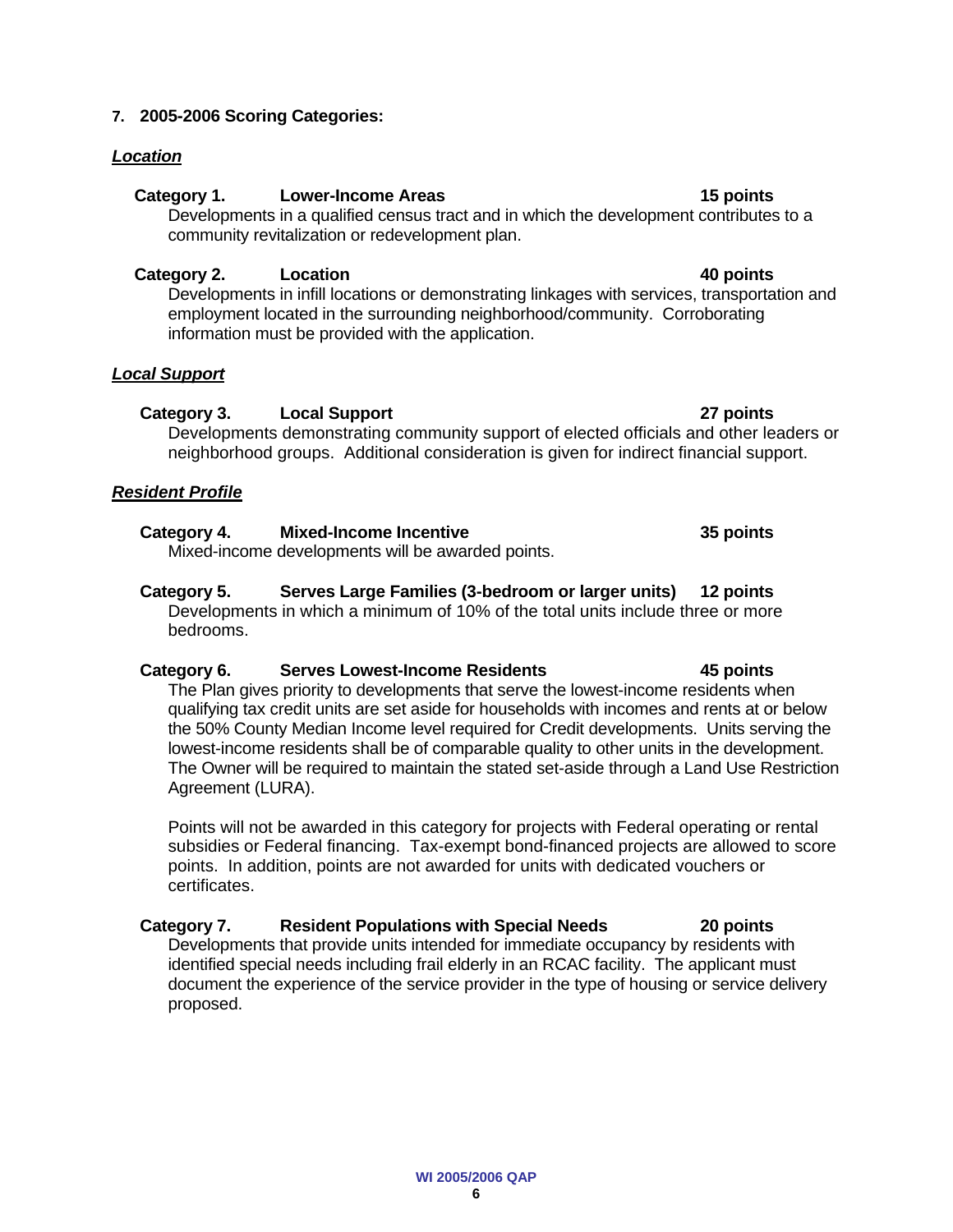### *Building Size & Characteristics*

### **Category 8. Small Developments 24 points**

WHEDA will award 24 points to developments with 24 or fewer units.

### **Category 9. Rehabilitation 45 points**

Developments that rehabilitate, reuse or restore existing structures, including historic rehabilitation. Points will be awarded based on hard costs only. The minimum per-unit hard cost is \$12,000 for existing multifamily and \$60,000 for adaptive reuse.

Proposals (except for adaptive reuse developments) must provide a Capital Needs Assessment report (CNA) of the subject property. The CNA must be completed by a WHEDA approved third-party CNA provider. A list of approved CNA providers can be found on www.wheda.com.

Developments that include a combination of "rehab" and "new construction" units may be eligible to score points in this category.

### **Category 10. Market Appeal 36 points**

Developments offering amenities that enhance market appeal and promote long-term development viability.

### **Category 11. Accessible Design 20 points**

Developments offering architectural features that increase accessibility will broaden the market for many units. An architect must specify and certify all items. The applicant must attach the specifications and certification to the application.

### *Financial Participation*

### **Category 12. Financial Participation 40 points**

Developments that have financial participation, supported by a written conditional financial commitment, from one or more of the following sources:

- (a) Federal, state, county or city governments;
- (b) Public housing authorities;
- (c) FHLB;
- (d) Tax-exempt bonding authorities;
- (e) Unaffiliated public or private foundations;
- (f) Unaffiliated nonprofits; and
- (g) Federal/State historic Credit.

If financial participation is in the form of a loan, the interest rate must be below the Applicable Federal Rate (AFR).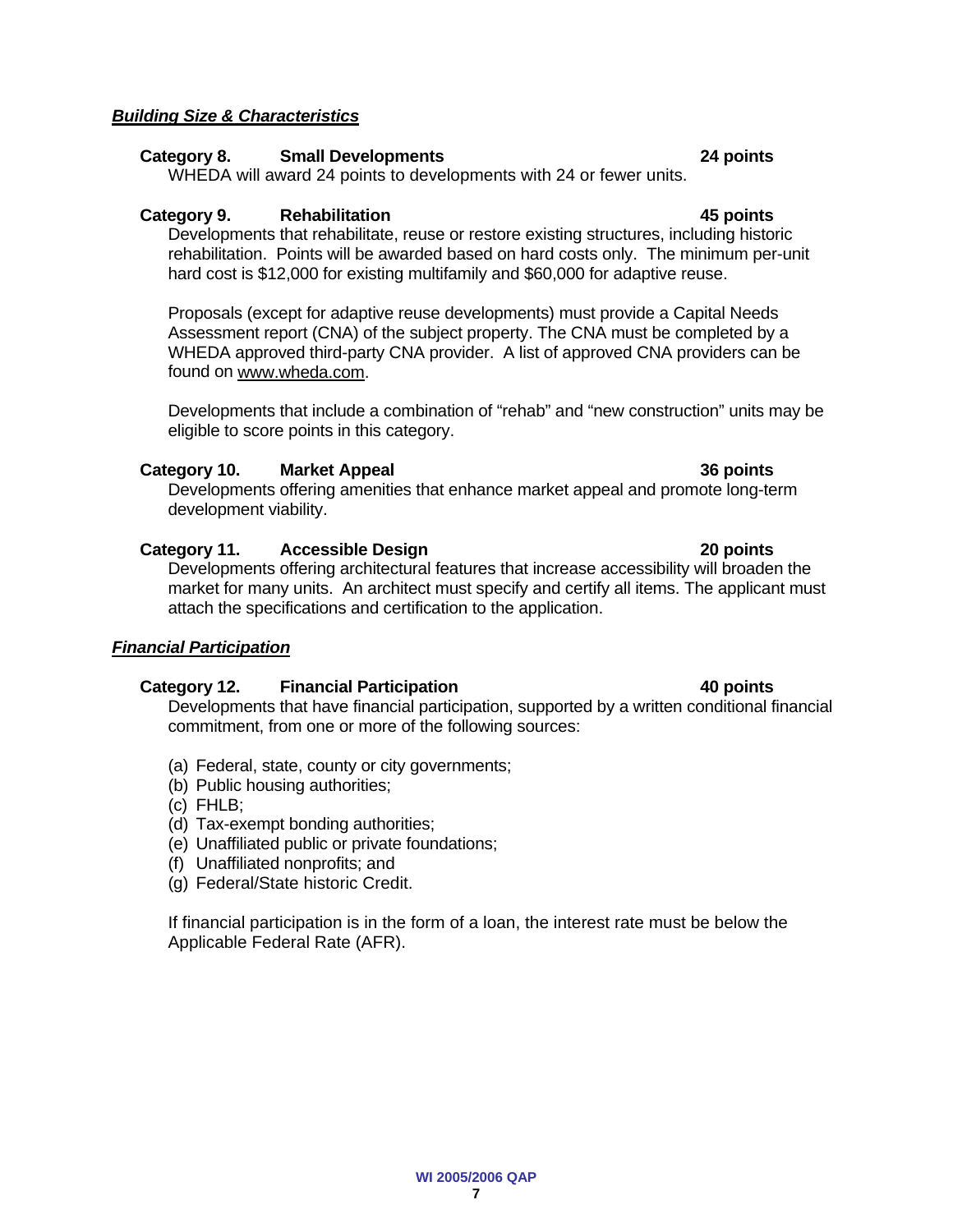### **Category 13. Owner Characteristics 6 points**

- (a) Developments where the controlling entity (managing member or general partner) is at least 51% owned and at least 51% controlled by minority group members or tribal governments (for listing of minorities see: [www.commerce.state.wi.us/ED/ED-](http://www.commerce.state.wi.us/ED/ED-MBECertManualCover.pdf)[MBECertManualCover.pdf](http://www.commerce.state.wi.us/ED/ED-MBECertManualCover.pdf)); OR
- (b) The controlling entity (managing member or general partner) is at least 51% owned and controlled by a local tax-exempt organization (including local governments, public housing authorities, Indian housing authorities and tribally designated housing entities) with documented previous experience in the development and/or operation of housing similar to that proposed in the application; OR
- (c) Developments intended for eventual resident ownership.

### **Category 14. Development Team 60 points**

Development team (Developer, Management Agent, and Consultant) will be evaluated based on past performance and previous Credit program participation.

### *Readiness*

### **Category 15. Readiness to Proceed 15 points**

Developments with permissive zoning in place, including any conditional use permit or other acceptable zoning.

### **TOTAL POINTS: 440 points**

WHEDA calculates the score for each application and then determines which applications meet or exceed a minimum established scoring threshold. These are then ranked. First priority is given to reasonable requests for additional Credit for developments that received Credit in the previous application year. Remaining applications that meet or exceed the minimum scoring threshold are then ranked by score. Ranking results are published on WHEDA's website (www.wheda.com). WHEDA recognizes that its decisions, or other events beyond the developer's control, may affect the development and potentially change its score. *WHEDA, at its discretion, may allow changes in scoring. Whether the development receives Credit in such a circumstance will depend on its new score and ranking within its respective set-aside category.* 

**WHEDA requires a minimum threshold point score for all applications of 175**.

### **8. Submission & Review of Additional Documents**

The highest-ranking applicants within each set-aside and for which Credit is deemed likely to be available are able to continue in the process. Additional required application materials must be submitted to WHEDA within **90 days** of the awards/rankings announcement on www.wheda.com. Failure to meet all threshold requirements within the 90-day period **will render applications ineligible for further evaluation**.

At its sole discretion, WHEDA may approve a written request for an extension beyond the 90-day period, WHEDA will charge a fee of three-quarters of one percent (.75%) of the total annual development Credit amount for each 30-day extension period. In the event an application is unable to proceed in the Credit process, the next highest-ranked scored application that meets or exceeds the minimum scoring threshold will continue in the process.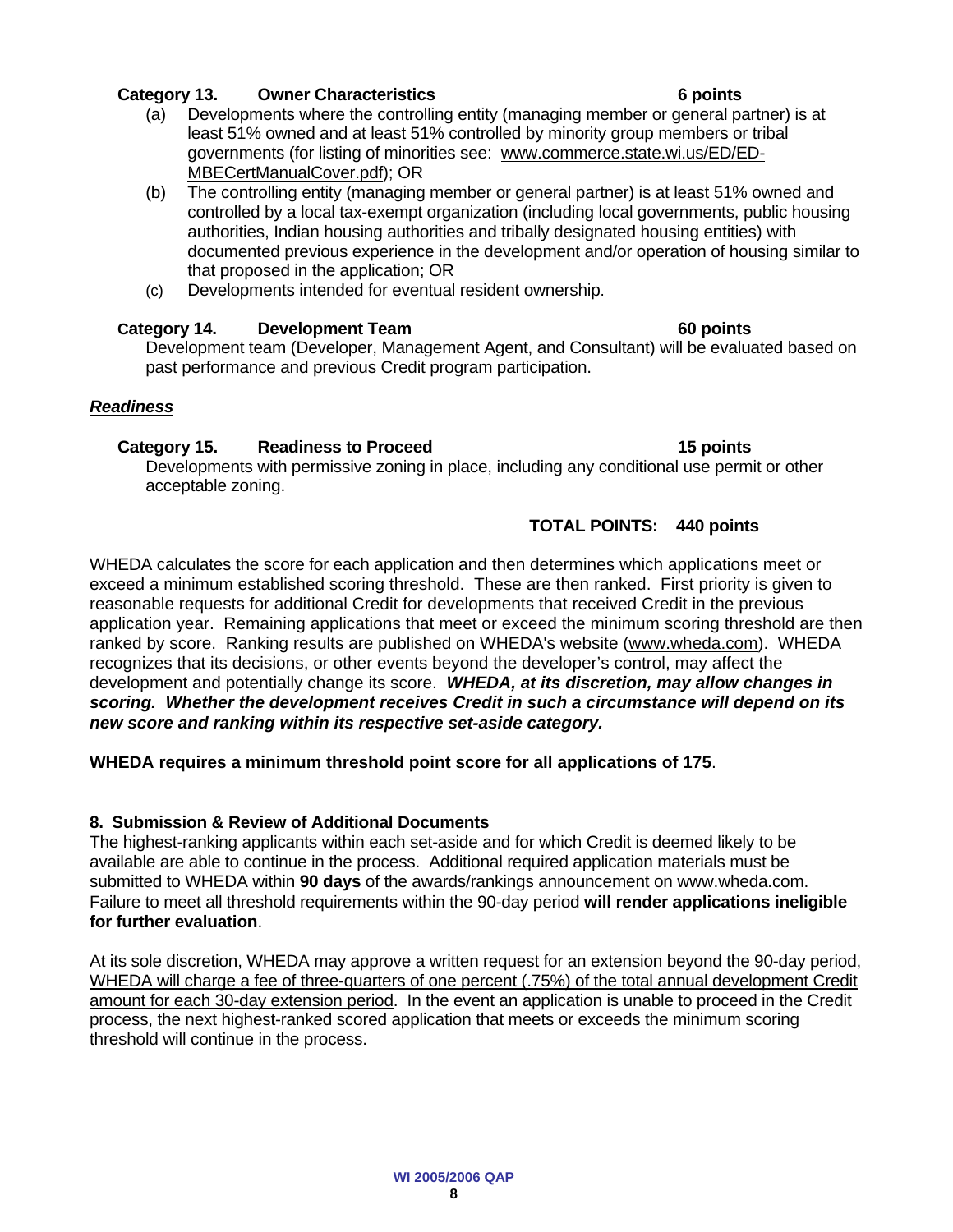#### **9. Credit Calculation & Reservation**

#### **a. Credit Calculation:**

WHEDA will reserve the calculated Credit amount after the development has received market approval, received financial feasibility approval, achieved sufficient scoring rank, and has satisfactorily submitted all requested additional documentation. WHEDA determines the amount of Credit reserved through information received and the amount requested in the application. The actual reservation amount may not equal the dollar amount requested in the application. The Code requires that WHEDA determine that *"the housing Credit dollar amount allocated to the development does not exceed the amount the housing Credit agency determines is necessary for the financial feasibility of the development and its viability as a qualified low-income housing project throughout the Credit period."* In making this determination, WHEDA will consider the following:

- The sources and uses of funds and the total financing planned for the development;
- Any proceeds or receipts expected to be generated by tax benefits;
- Percentage of the housing Credit dollar amount used for development costs other than the cost of intermediaries;
- The reasonableness of operating expenses, rent and vacancy assumptions, and proposed debt service coverage, the development and operational costs of the proposed development; and
- An analysis of the appropriate Credit amount based on an "equity gap" model.

The Code allows the possibility of receiving a Credit reservation equal to 130 percent of qualified expenditures. The increased basis is allowed in areas defined by HUD as "qualified census tracts" ("QCT") or "difficult development areas" ("DDA"). There are no HUD-designated DDA's in Wisconsin. Applicants may request the higher basis, but WHEDA reserves the right to determine the Credit allocation amount required for feasible development. A map of the census tract showing the project location must be submitted with the application for Credit. See Appendix F of the 2005-2006 LIHTC Application for a list of qualified census tracts.

Credit may be awarded to that portion of a building used as a community service facility not in excess of 10% of the total eligible basis, if the building is located within a qualified census tract. "Community service facility" may include childcare, workforce development, healthcare, etc., and must be designed primarily to serve individuals whose income is 60% or less of area median income.

Under certain circumstances described in the Code, buildings financed under the Native American Housing Assistance and Self-determination Act of 1996 (NAHASDA) are eligible for the 9% Credit.

Developments receiving assistance under the HOME Investment Partnerships Act are considered Federally subsidized unless certain rent requirements are met for a portion of the residential rental units in each building and those units are occupied by income-eligible households. These requirements and restrictions may conflict with eligibility for HOME funds under rules promulgated by the State of Wisconsin and may affect the ability of a development to use 9% credits and/or receive the "high cost" increase in basis. HOME grants are subtracted from eligible basis. Please consult with a competent professional as to the interplay of these rules and their impact on tax credits.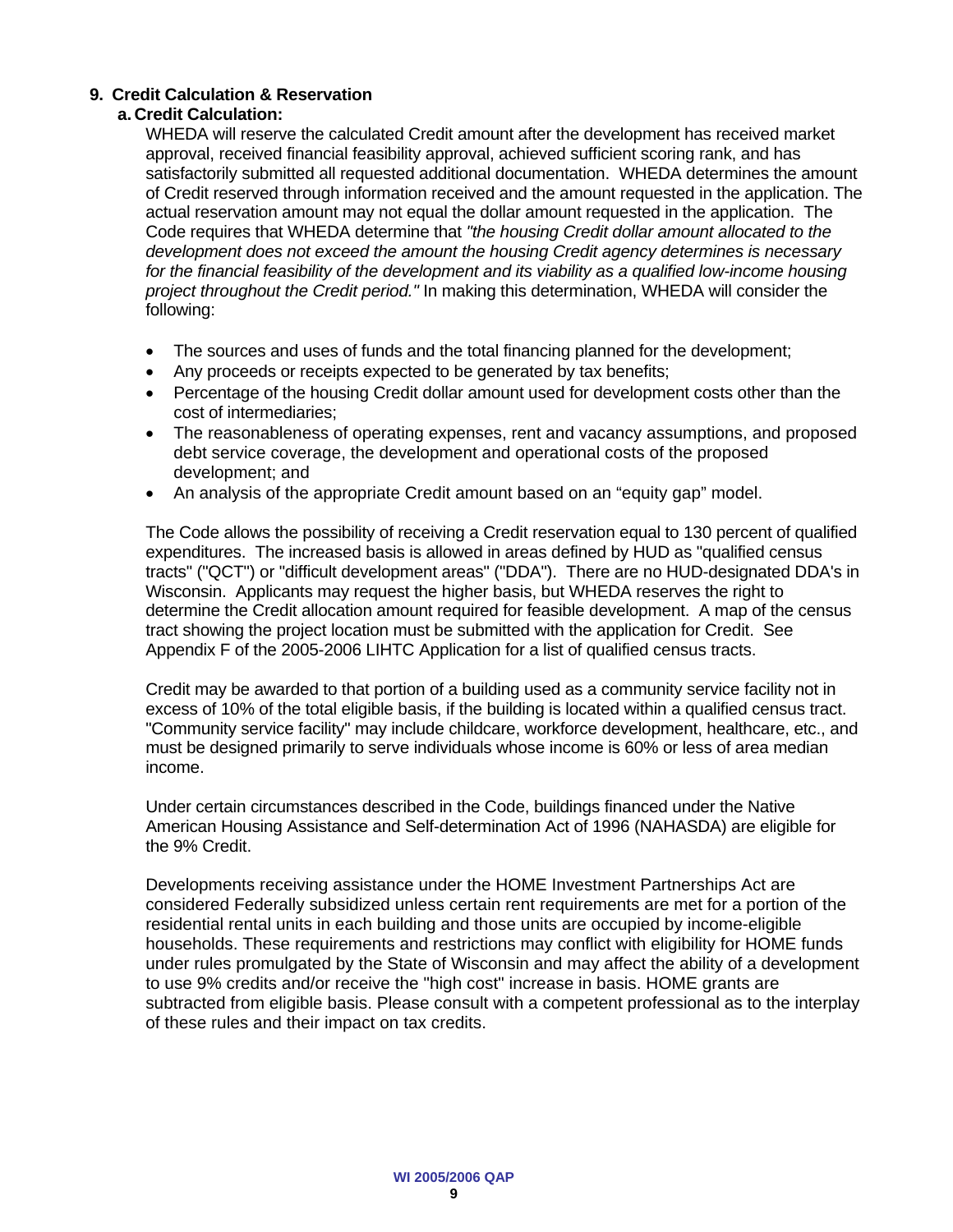#### **b. Reservation of Credit**

WHEDA will issue a letter reserving the determined Credit amount to qualifying applicants. An applicant may not transfer Credit to another development or another development site. **WHEDA will not allow changes to the development that affect scoring after the reservation letter has been issued without its written approval. All developments receiving a reservation of Credit will be required to erect a WHEDA construction sign meeting specifications outlined in Appendix S of the 2005-2006 LIHTC Application.** 

#### **10. Second & Third Application Reviews & Credit Allocation**

Federal law requires that WHEDA evaluate the application three times: a) at initial application; b) at carryover allocation/post-reservation application; and c) at the time the building(s) is (are) placed in service. On each occasion, the applicant must submit a complete Credit application, including a financial feasibility threshold test and certify to all Federal, State, and local subsidies expected to be available to the development. The process requires that applicants provide detailed and accurate information concerning all development costs at each evaluation. Applicants with reservations will be subject to cancellation of the reservation if they are unable to provide WHEDA with satisfactory evidence of progress toward timely completion of the proposed development, or if there are significant changes to the proposed development from the approved application.

**The second review** is due from the applicant no later than **60** days after the date of the Reservation issuance. Provided the second evaluation is in order, WHEDA will issue either a Carryover Agreement or a Post-Reservation letter at the time of completion of the second evaluation. Developments eligible for 2005 Credit must be placed in service during the calendar year 2005 - **OR** – apply for a Carryover Agreement prior to December 1, 2005. WHEDA must **receive** the fully executed Carryover Agreement on or before December 30, 2005.

A valid Carryover Allocation Agreement requires that the taxpayer incur costs that exceed 10% of the taxpayer's "reasonably expected basis" or total development cost by the later of: a) December 31, 2005 or b) six months after the date the carryover allocation is issued. The owner must submit a third-party accountant's review certifying that the required 10% expenditure has occurred, or is likely to occur as of either a) or b), above. WHEDA requires a breakdown of expenditures as well as proof of expenditure by the specified deadline. Developments eligible for 2005 Credit must meet the specified requirements by the applicable date in 2005.

**Developments receiving Carryover Allocations must begin construction by July 31st of the calendar year following the year in which Credits were first allocated. The Carryover Agreement will be void unless an extension has been approved by WHEDA and an extension fee has been received prior to July 31st. If the Owner does not comply with this requirement, WHEDA reserves the right to revoke the Credit allocation.**

**The third and final review** is conducted after the development has been placed in service. WHEDA will again review financial feasibility, revised costs and the equity requirement based on information provided by the applicant in a third updated application to determine the appropriate amount of Credit to be allocated. At the third application, the Owner is required to submit an ACH (Automated Clearing House) form. The Owner must certify that the management agent identified on the initial application will continue to manage the property. Submission of a third application for final allocation must be made within **90 days** of the placed-in-service date or an extension must be requested.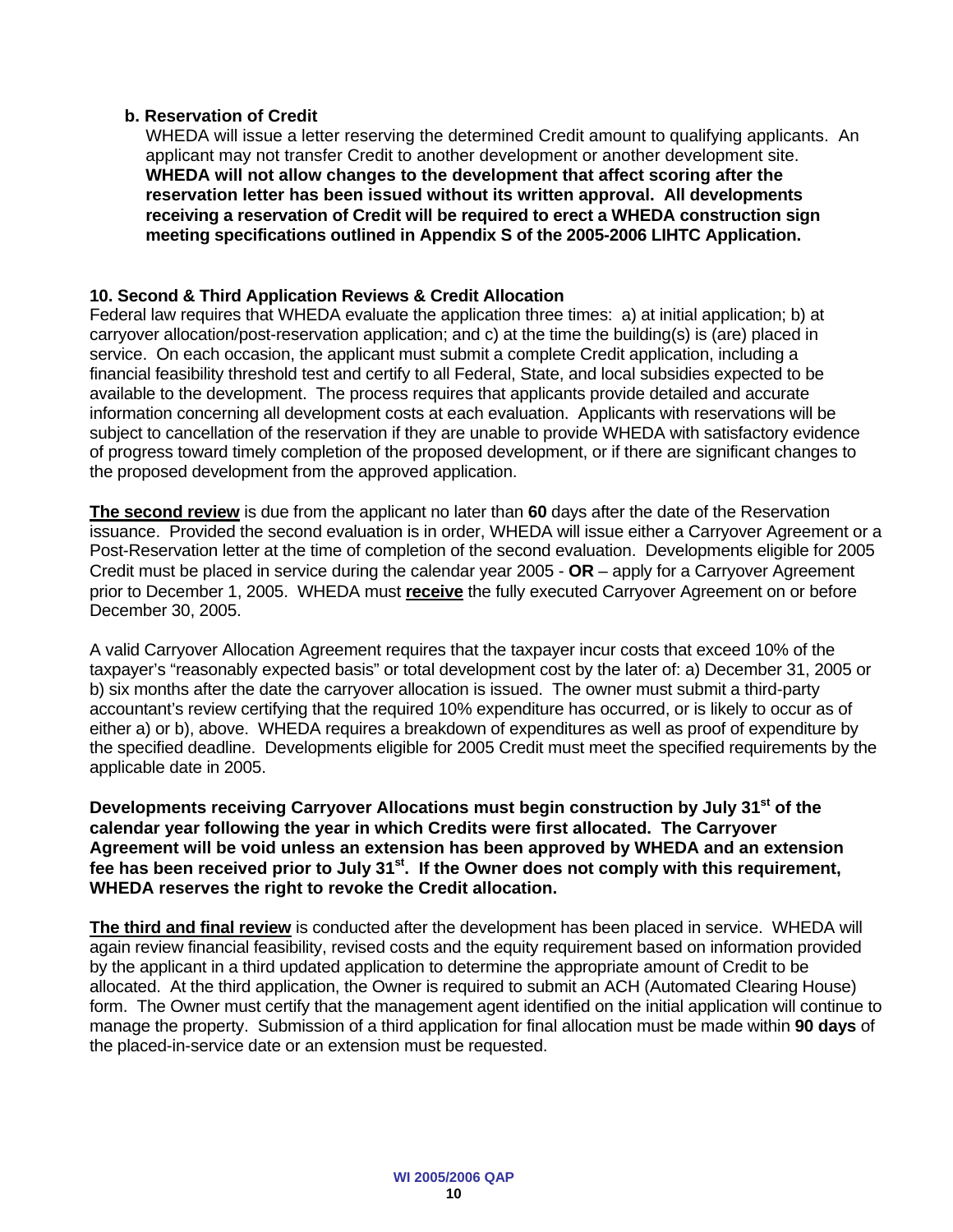A final allocation of Credit cannot be made until the development building(s) has/have been placed in service and the owner has provided a third-party cost certification to actual development costs. Awarding of the actual Credit will be contingent upon:

- Developer's ability to meet its proposed time schedule;
- Approved occupancy permit(s) for new construction and adaptive re-use developments;
- Architect's certification of substantial completion for new construction, adaptive re-use and substantial rehabilitation developments;
- One Allocation Certification Request ("ACR") form for each building, Credit percentage and allocation of Credit, originally signed by Owner stating the development is in compliance with Section 42 of the Code and will remain in compliance for the Credit period specified in the Code. In addition, this ACR will certify that the management agent identified on the initial application will continue to manage the property;
- An Owner/Taxpayer-certified current rent roll;
- Complete and accurate final legal description of the property;
- Tax parcel identification number(s) for the development;
- Third-party cost certifications (for those developments of 10 units or less, a cost review is required; for developments consisting of 11 units or more, an audited third-party cost certification must be submitted);
- Completion by the applicant of all required agreements, including certification of all Federal, State, and local subsidies that apply; reporting and record keeping requirements; nondiscrimination regulations and any special conditions imposed by WHEDA or the U.S. Department of Treasury;
- Execution of a Land Use Restriction Agreement (LURA) mandated under Section 42 of the Code that commits to extend use for low-income housing for a **mandatory thirty-year period with no "opt-out" provision for developments funded with competitive Low Income Housing Tax Credits**;
- One exterior photograph for each building of the completed development;
- ACH form if one is not currently on file with WHEDA;
- Energy-efficiency documentation required in Appendix M of the 2005-2006 LIHTC application;
- If there has been a change in Owner entity since the "Carryover Allocation" letter, include a photocopy of the original signed and dated organizational documents filed with the Wisconsin Department of Financial Institutions; change the Owner information on the application for Credit and note the correct Federal Identification number on the application for Credit; and
- Submission of any other documents WHEDA may require to carry out the requirements of the application, the Qualified Allocation Plan for the State of Wisconsin, or IRS regulations.

The above requirements must be submitted in an acceptable form to WHEDA. WHEDA will then allocate Credit and send a completed photocopy of IRS Form(s) 8609 to the owner. WHEDA will forward the **original** Form(s) 8609 to the IRS. **WHEDA will assess fees for the re-issuance of 8609 form(s) at the Owner's request for non-WHEDA errors. This fee shall not exceed \$500 and must be paid in full prior to WHEDA mailing or faxing the revised/corrected 8609 form(s) to the Owner.** 

**If WHEDA at any time has reason to believe that the development: 1) will not be placed in service in a timely fashion; 2) fails to comply with the requirements for a carryover allocation; 3) is not in compliance with Section 42 of the Code; or 4) that the application contains misrepresentations, WHEDA may revoke the Credit allocation.**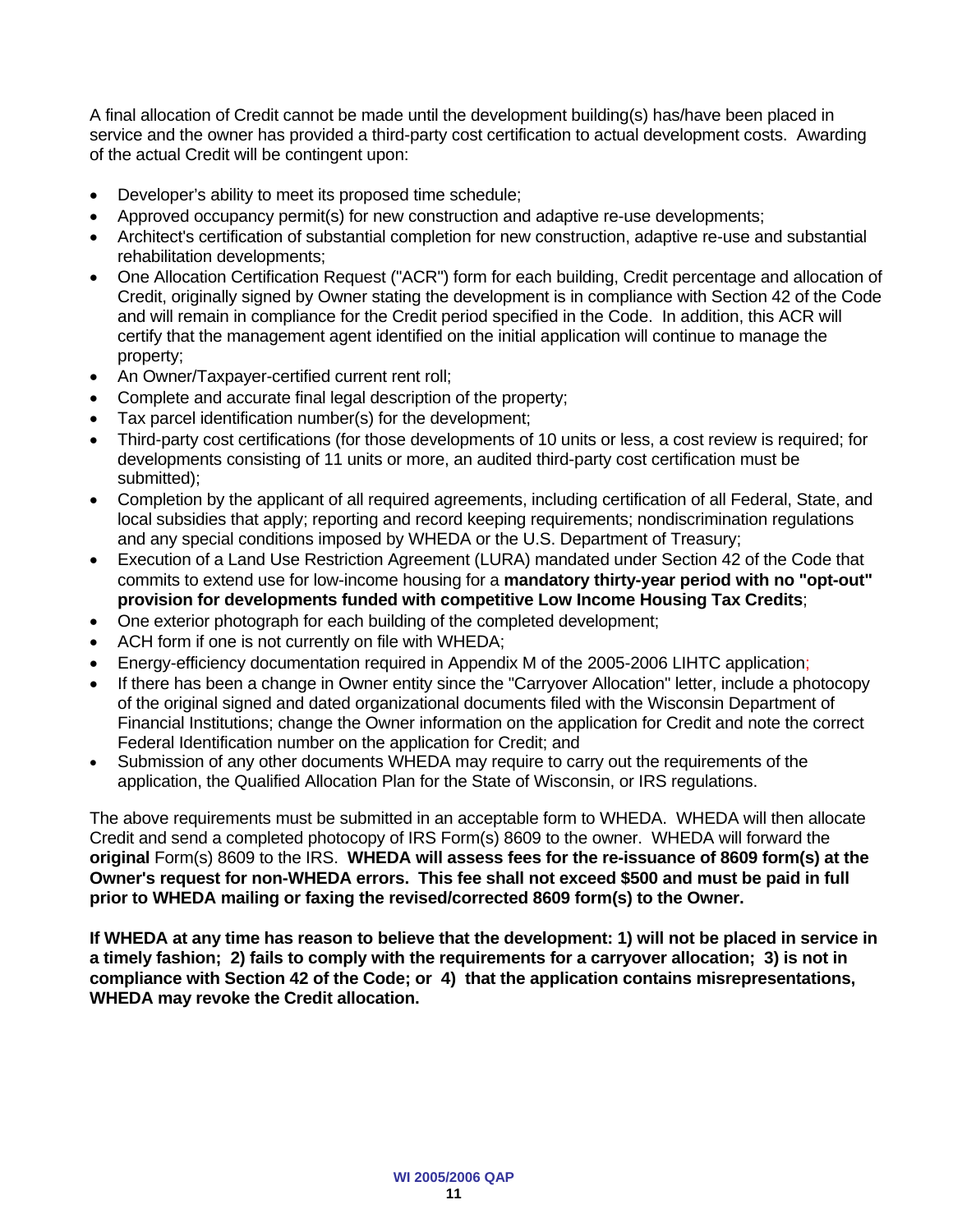#### **11. Rules for Developments Receiving Non-Competitive Credit when Financed with Tax-Exempt Bonds**

Applicants applying for Credit for a development financed by WHEDA or locally issued taxexempt bonds must follow a two-tier application process.

Applicants must submit the first application prior to commencing construction of the development. WHEDA will review the application to confirm that the development meets the requirements of the Plan, including a determination that the application meets both the market threshold, financial feasibility threshold, and minimum-scoring threshold. Developments may rely on the Plan and form of application in effect for the year in which they make their first application. In its review of the first application, WHEDA also confirms that 50% or more of the aggregate basis of building(s) and land is being financed with tax-exempt bonds. **Since all tax Credit applications must meet the market threshold, financial feasibility threshold, and minimumscoring threshold, developers are encouraged to make the first application for Credit as early in the development process as possible.** 

Applicants submit the second application at the time of request for Credit allocation (assignment of the building identification numbers ["BINs"] and Form 8609). In addition to the approval of the first and second tax Credit applications, Applicants must meet the following requirements to qualify for the final allocation of Credit:

- The governmental unit that issues the bonds must make a determination of allowable Credit under rules similar to those required in Section  $42(m)(2)(A)$ &(B), and will be required to provide an affidavit in a form acceptable to WHEDA that it has made this determination.
- If there has been a change in Owner entity since the "Tier One" letter, include a photocopy of the original signed and dated organizational documents filed with the Wisconsin Department of Financial Institutions; change the Owner information on the application for Credit and note the correct Federal Identification number on the application for Credit.
- Applicants must submit evidence of applicable tax Credit percentage election in accordance with Section 42(b)(2). If no such election is submitted, WHEDA will issue an allocation based on the appropriate percentage prescribed by the law.
- Submit all items required for "The third and final review" in Section 10 above.

WHEDA will charge an application fee and additional review fees for all tax-exempt bond financed developments. The fees are based on a percentage of the annual allowable Credit.

#### **12. Compliance Monitoring Procedures**

The Code requires housing Credit agencies to monitor all Credit developments to determine whether they are complying with the requirements of the Credit program. The monitoring requirement applies to all buildings placed in service for which the Credit is, or has been, allowable at any time. WHEDA's internal monitoring process is outlined in the Tax Credit Program Compliance Monitoring Manual, which is provided on the Internet at [www.wheda.com.](http://www.wheda.com/)

Once the Form(s) 8609 is (are) issued, WHEDA will only allow changes to the development affecting the selection criteria on which the allocation of Credit was awarded upon satisfactory evidence that the change is necessary for the ongoing financial viability of the development. WHEDA will consider no change within the first three years of the Credit period.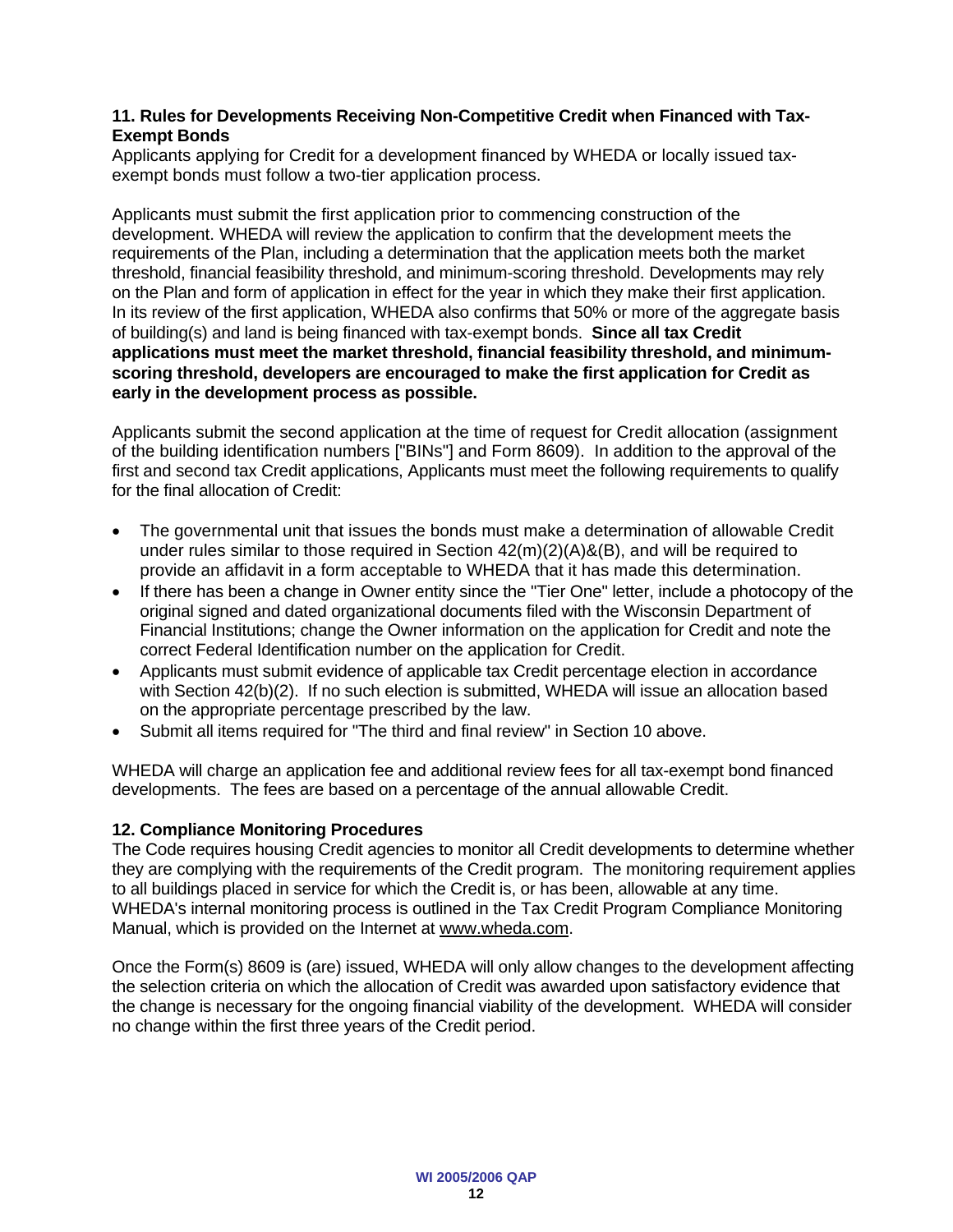All Credit developments are required to comply with the following regulations: The owner of a Credit development must keep records for each qualified building that show for *each year* in the compliance period:

- a. The owner of a Credit development must certify annually to WHEDA under penalty of perjury, on forms and in a manner prescribed by WHEDA, that:
	- $\triangleright$  The development meets the minimum set-aside test applicable to the development;
	- $\triangleright$  The owner has received an annual Resident Income Certification from each qualifying resident and documentation to support that certification;
	- $\triangleright$  Each qualifying unit in the development is rent restricted under Section 42(g)(2) of the Code;
	- $\triangleright$  All units in the development are for use by the general public (as defined in §1.42-9), including the requirement that no finding of discrimination under the Fair Housing Act, 42 U.S.C. 3601-3619, occurred for the development. A finding of discrimination includes an adverse final decision by the Secretary of the Department of Housing and Urban Development (HUD), 24 CFR 180.680, an adverse final decision by a substantially equivalent State or local fair housing agency, 42 U.S.C. 3616a(a)(1), or an adverse judgement from a Federal court;
	- $\triangleright$  The buildings and each residential unit in the development are suitable for occupancy (taking into account applicable health, safety, accessibility, building codes and regulations or other habitability standards), and the government unit responsible for making health, safety, or building code inspections did not issue a violation report for any building or residential unit in the development;
	- $\triangleright$  Either there has been no change in the eligible basis as defined in Section 42(d) of any building, or there has been a change, and the nature of the change, including any new Federal funds received;
	- $\triangleright$  All resident facilities included in the eligible basis under Section 42(d) of the Code of any building in the development, such as swimming pools, other recreational facilities, parking areas, washer/dryer hookups, and appliances, are provided on a comparable basis without a separate fee to all residents in the buildings;
	- $\triangleright$  If a qualifying unit in the development becomes vacant during the year, reasonable attempts are made to rent that unit to residents having a qualifying income and while the unit is vacant, no units of comparable or smaller size are rented to residents not having a qualifying income;
	- $\triangleright$  If the income of residents of qualifying units increases above the limit allowed in Section  $42(g)(2)(D)(ii)$ , the next available unit of comparable or smaller size in the project will be rented to residents having a qualifying income;
	- $\triangleright$  Either there has been no change in the applicable fraction as defined in Section 42  $(c)(1)(B)$ , or there has been a change, and the nature of the change;
	- $\triangleright$  The development complies with the requirements or special provisions on which the allocation was based as outlined in the allocation documents, including, but not limited to, special set-asides and the requirement under Section 42(h)(6)(B)(iv) that an owner cannot refuse to lease a unit in the project to an applicant because the applicant holds a voucher or certificate of eligibility under Section 8 of the United States Housing Act of 1927, 42 U.S.C. 1437s (for buildings subject to Section 13142(b)(4) of the Omnibus budget Reconciliation Act of 1993, 107 Stat. 312, 438-439);
	- $\triangleright$  All qualifying units in the project are used on a nontransient basis (except for transitional housing for the homeless provided under Section 42 (i)(3)(B)(iii) or singleroom-occupancy units rented on a month-by-month basis under Section 42(i)(3)(B)(iv) of the Code);
	- $\triangleright$  The development complies with the requirements for all Federal or state housing programs (e.g.) RHS assistance, HOME assistance, Section 8, FHA, tax-exempt financing or other programs), as applicable.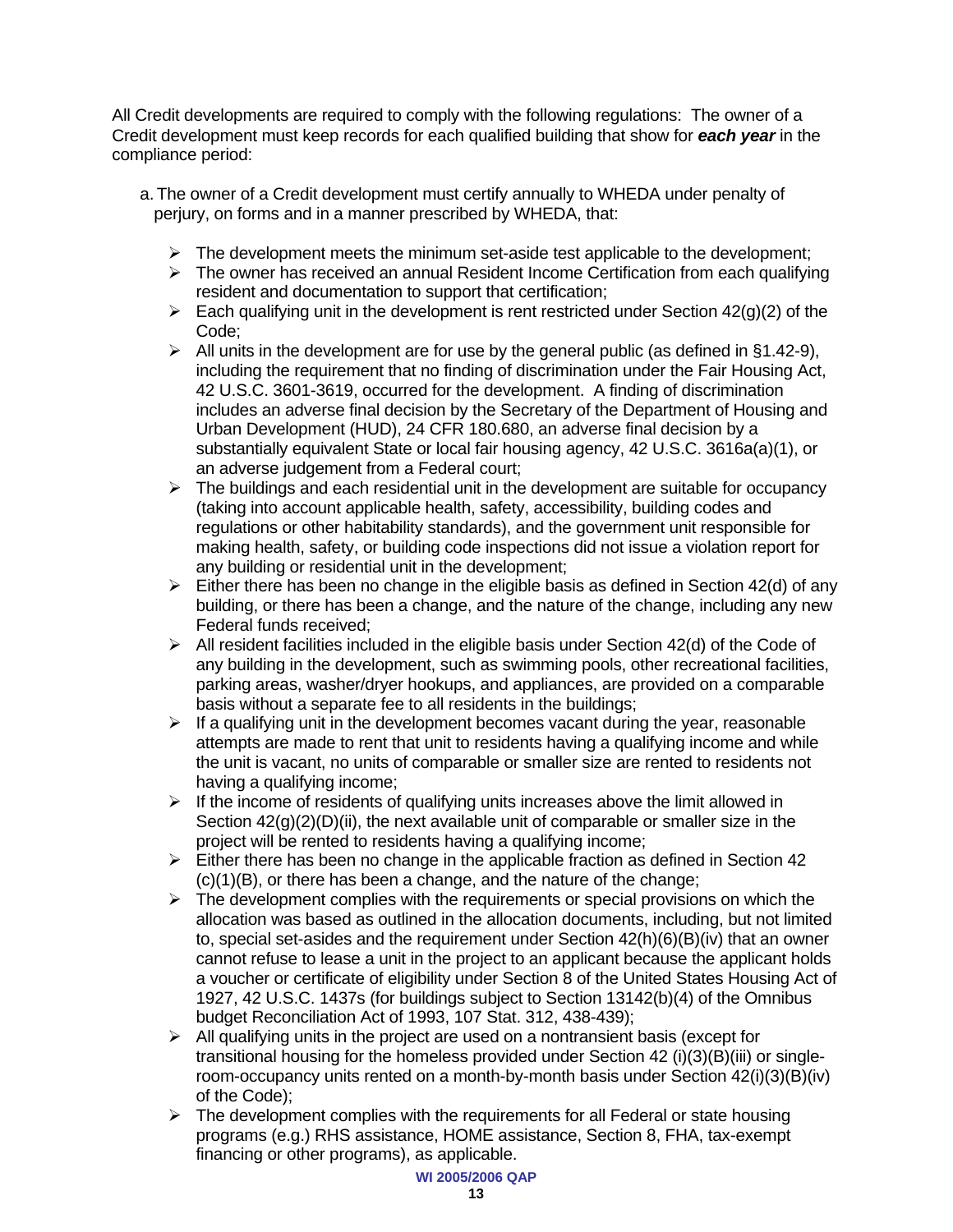- $\triangleright$  If the owner received its Credit allocation from the portion of the State ceiling set-aside for a development involving "qualified non-profit organizations" under Section 42(h)(5) of the Code, the nonprofit entity materially participates in the operation of the development within the meaning of Section 469(h) of the Code, as applicable;
- $\triangleright$  The development is otherwise in compliance with the Code, including any Treasury Regulations, the applicable State Allocation Plan, and all other applicable laws, rules and regulations;
- $\triangleright$  There has been no change in the ownership or management of the project or any such changes have been reported to the State Monitoring Agency; and,
- $\triangleright$  The applicable fraction as reported to the IRS for each building in the development at the close of the most recent tax year.
- b. WHEDA requires that an owner of a Credit development submit to WHEDA during the compliance period, at times and in a manner prescribed by WHEDA, which may include transmission via e-mail or through a website, the following information:
	- $\triangleright$  The Form 100 owner's certification as described in Section (a) above;
	- $\triangleright$  Unit event information including data as described in Section (a);
	- $\triangleright$  Utility documentation as required by the Code of Federal Regulations (26 CFR §1.42-10) and described in WHEDA's Tax Credit Program Compliance Monitoring Manual;
	- $\triangleright$  Copy of signed 8609's the owner submits in the first year Credit is claimed; and
	- $\triangleright$  Other documentation as required.
- c. WHEDA has the right to perform inspections of any Credit development through the end of the compliance period, including any extended use period. IRS regulations mandate that at least once every three (3) years, WHEDA must conduct on-site inspections of all buildings in the project and review at least 20 percent (20%) of the project's low-income units. An inspection includes a physical inspection of any building and units in the development, as well as a review of the records described in Section (a) above.

 As provided in the Code, WHEDA and Rural Development have entered into a Memorandum of Understanding ("MOU") whereby developments financed by Rural Development will be inspected by Rural Development. Rural Development will provide the result of such reviews to WHEDA.

- d. WHEDA will provide prompt written notice to the owner of a Credit development if WHEDA does not receive the required certifications or discovers through inspection, review or any other manner, that the development is not in compliance with the provisions of Section 42. In general, the owner will have an opportunity to correct noncompliance within **90 days** from the date of notice to the owner and to submit missing documentation within 30 days. During the correction period, an owner must supply any missing certifications and bring the project into compliance with the provisions of Section 42. WHEDA may extend the correction period for up to six (6) months if it determines there is good cause for granting an extension.
- e. WHEDA is required to file Form 8823, Low-Income Housing Credit Agencies Report of Noncompliance, with the Internal Revenue Service no later than 45 days after the end of the correction period described above, including any extension, whether or not the noncompliance or failure to certify is corrected.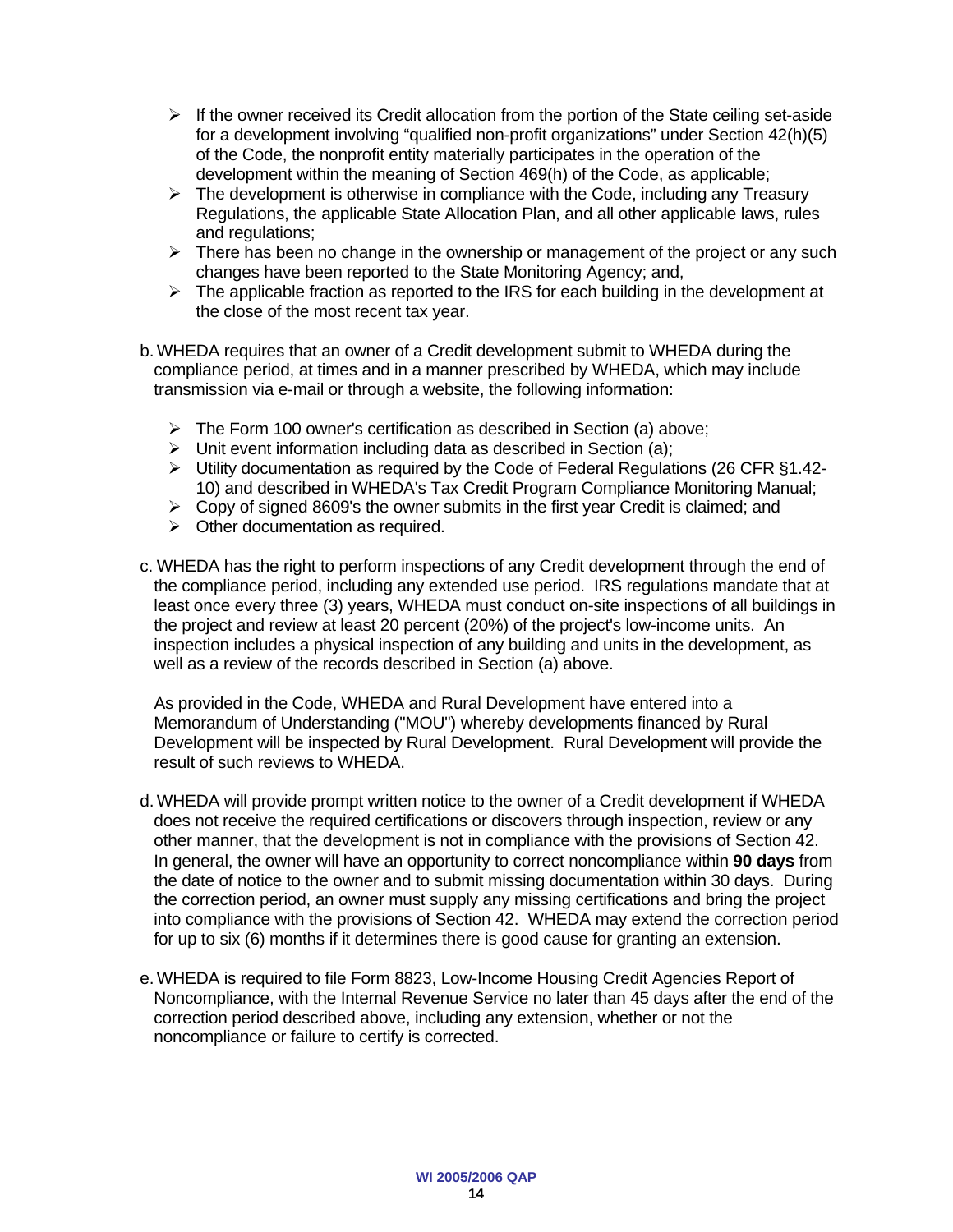f. Compliance with the requirements of Section 42 is the responsibility of the owner of the development for which the Credit is allowable. WHEDA's obligation to monitor for compliance does not make WHEDA liable for an owner's noncompliance. WHEDA will charge an annual fee to the development for conducting compliance monitoring. The annual fee is due March 15 of each year during the 15-year compliance period. WHEDA will also charge an initial compliance monitoring fee payable when the Form 8609 is issued. This initial compliance monitoring fee shall apply to all buildings placed in service after January 1, 2001. A late charge will be assessed for documentation or fees that are not received within 30 days of the due date. WHEDA's "Compliance Monitoring Fee Schedule" and "Compliance Monitoring Fee Policy" is included in WHEDA's "Tax Credit Program Compliance Monitoring Manual" and the Qualified Allocation Plan. Fees will be charged on all units within each project and drawn via ACH agreement. Monitoring fees are as follows:

Initial compliance fees for all buildings placed in service after January 1, 2001: The initial compliance fee for developments of 15 or fewer units is \$750. For developments of 16 or more units, the fee is \$50 per unit with a maximum of \$5000.

Paper Unit Status Reports:

Rural Development \$25/ per unit per annum WHEDA-financed \$25/ per unit per annum All Other \$40/ per unit per annum

Electronic Unit Status Reports:

Rural Development \$20/ per unit per annum WHEDA-financed \$20/ per unit per annum All Other \$35/ per unit per annum

#### **III. PUBLIC REVIEW PROCESS FOR THE QUALIFIED ALLOCATION PLAN**

WHEDA will convene public hearings to receive oral and/or written comments regarding this Plan. After the hearings, the Plan will be presented to the WHEDA Board Members or their Assignees and the Governor of the State of Wisconsin for approval.

### **IV. MODIFICATIONS TO THE QUALIFIED ALLOCATION PLAN**

WHEDA may modify this Plan to facilitate the allocation of Credit. WHEDA's Executive Director may make modifications deemed necessary to facilitate the administration of the Credit program or to address unforeseen circumstances. The Executive Director is also authorized to waive any conditions not mandated by Section 42 of the Code on a case-by-case basis for good cause. To the extent that anything contained in this Plan does not meet the minimum requirements of Federal law or regulation, such law or regulation shall take precedence over this Plan. WHEDA reserves the right and shall have the power to allocate Credit to a development irrespective of points scored, if such intended allocation is: 1) in compliance with the Code; 2) in furtherance of the housing priorities stated herein; and 3) determined by WHEDA to be in the best interests of the citizens of the State of Wisconsin.

Though WHEDA anticipates no changes from 2005 to 2006, it reserves the right to make changes as it deems necessary, including changes to fee structure. Such changes will be available for public comment and approved by WHEDA's board.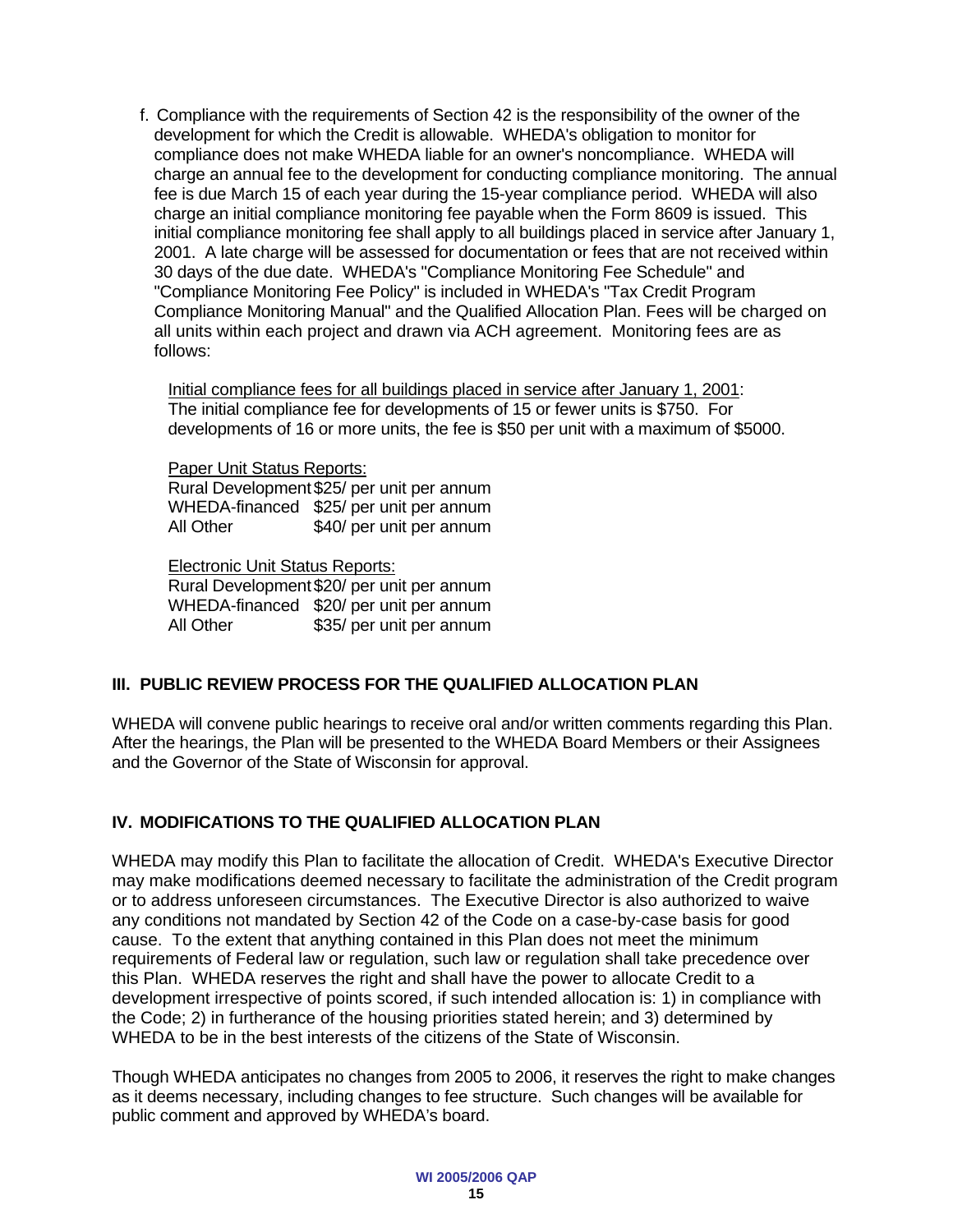### **V. STATEMENT OF POLICY**

The Code requires that the Plan provide selection criteria that include: (i) project location, (ii) housing needs characteristics, (iii) project characteristics, including whether the project includes the use of existing housing as part of a community revitalization plan, (iv) sponsor characteristics, (v) tenant populations with special housing needs, (vi) public housing waiting lists, (vii) tenant populations of individuals with children, and (viii) projects intended for eventual tenant ownership.

The Plan must: (i) set criteria used to determine housing priorities which are appropriate to local conditions, (ii) give preference to: (I) projects serving the lowest-income tenants, (II) projects obligated to serve qualified residents for the longest period, and (III) projects located in qualified census tracts, the development of which contributes to a concerted community revitalization plan. The Agency must provide a procedure to monitor for noncompliance, notify the IRS of noncompliance and monitor for noncompliance with habitability standards through regular site visits.

The Plan may also include other criteria WHEDA deems appropriate, and except for the inclusion of the specified preference items, WHEDA has discretion with regard to the relative weight of these criteria. WHEDA is also given the discretion to determine the appropriate amount of Credit allocated to developments selected under the plan. In developing this Plan, WHEDA considered the Wisconsin Consolidated Plan as well as its experience in creating affordable housing throughout Wisconsin.

WHEDA is responsible for allocating only the amount of Credit to a given development required to make that development economically feasible. This decision shall be made solely at the discretion of WHEDA, but in no way represents or warrants to any person that the development is, in fact, feasible or viable.

WHEDA review of documents submitted in connection with this allocation is for its own purposes. By allocating the Credit, WHEDA makes no representations to the applicant, owner, or any other entity regarding adherence to the Code, Treasury regulations, or any other laws or regulations governing low–income housing tax Credit.

No member, officer, agent, or employee of WHEDA shall be personally liable concerning any matters arising out of, or in relation to, the allocation of the Credit. WHEDA reserves the right to revoke Credit in the case of misrepresentations made to WHEDA by any member of the development team.

#### **VI. NONCOMPLIANCE & PREVIOUS PERFORMANCE**

WHEDA will review the compliance history and overall performance of members of the development team. The development team is defined as the developer, applicant, owner, management agent, contractor, general partner or managing member of the ownership entity, or any related entity which controls, is controlled by, or under common control with any of the foregoing. Noncompliance may result in any member of the development team being denied participation in the Credit Program. All compliance fees owed by any member of the development team must be paid in full and compliance reports must be current before WHEDA will process an application. WHEDA will reject applications and bar the development team from program participation for at least one year if the development team has submitted information to